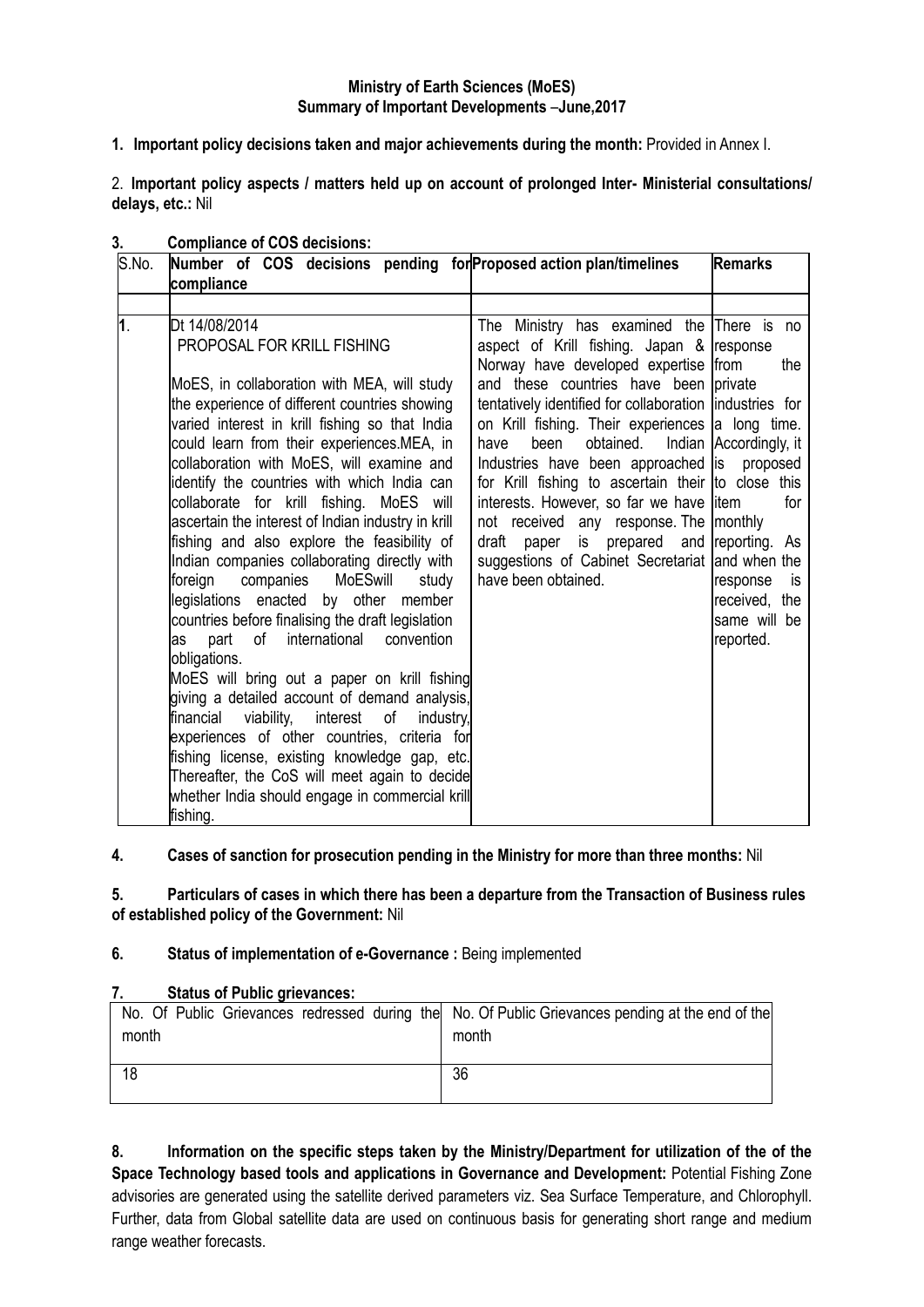9. (i)**Confirmation that the incumbency details of all posts in the Ministry/Department and its organizations falling under the purview of the ACC have been updated on AVMS**: It is confirmed that the incumbency details of all the posts in the Ministry/Department and its organizations falling under the purview of the ACC have been updated on AVMS and are placed at Annex-II.

(ii)**Status regarding compliance of the directions of ACC**: It is also confirmed that the directions of ACC are complied with.

(iii)**Status of cases where recommendations from PESB have been received but the proposals are yet to be submitted to the ACC Secretariat** : NIL

\*\*\*\*\*\*\*

#### **Annex-I**

## **Important policy decision taken and major achievements:**

India Meteorological Department issued the second stage monsoon forecast. As per the Second Stage Long Range Forecast of southwest monsoon 2017, rainfall over the country as a whole for the 2017 southwest monsoon season (June to September) is most likely to be NORMAL with 98% of long period average (LPA) and model error of ±4%. Region wise, the season rainfall is likely to be 96% of LPA over North-West India, 100% over Central India, 99% over South Peninsula and 96% of LPA over North-East India all with a model error of  $\pm 8$ %. The monthly rainfall over the country as whole is likely to be 96% of its LPA during July and 99% of LPA during August both with a model error of  $\pm$  9 %.

Monsoon has covered most parts of the country outside some parts of plains of northwest India. The advance of southwest monsoon had been slightly behind the schedule over the central as well as eastern parts of the country and near normal over northwest India.

POSOCO-IMD weather portal, the joint project of Power System Operation Corporation Limited (*POSOCO*) and India Meteorological Department (IMD) for utilization of weather information for power management was inaugurated on 23rd June 2017.

## **Minimum Government, Maximum Governance:**

Agromet Advisories are being communicated to 214 lakh farmers of the country through mobile SMS.

Adverse weather SMS warning are being sent through mobiles to State Govt. officials / Disaster related officials /Central Govt. Organization/Common men.

Daily forecast along with warning and city forecast for many cities are disseminated through email to all users including state authorities, electronic and print media.

Training classes for Forecasters Training Course (Batch No. 184) started in electronic mode by video conferencing at various centres w.e.f. 19-06-2017.

| Observation Type                                      | Target | Commissioned up to June, 2017 | Data reporting |
|-------------------------------------------------------|--------|-------------------------------|----------------|
| Weather<br>Automatic<br>Station (AWS)                 | 675    | 682                           | 386            |
| Rain<br>Automatic<br>Gauge(ARG)                       | 1350   | 1350                          | 521            |
| <b>GPS Sonde</b>                                      | 10     | 43                            | 43             |
| Doppler<br>Weather<br>Radar(DWR)                      | 23     | 20                            | 18             |
| Ozone                                                 | 17     | 15                            | 5              |
| Black Carbon Monitoring<br>Systems (Aethalometer)     | 16     | 16                            | 16             |
| Other<br>Rain<br>Gauges<br>excluding ARG and AWS<br>@ | ٠      |                               | 2399           |
| Aviation                                              | --     | 73                            | 73             |

## *Atmospheric Observation Systems Network*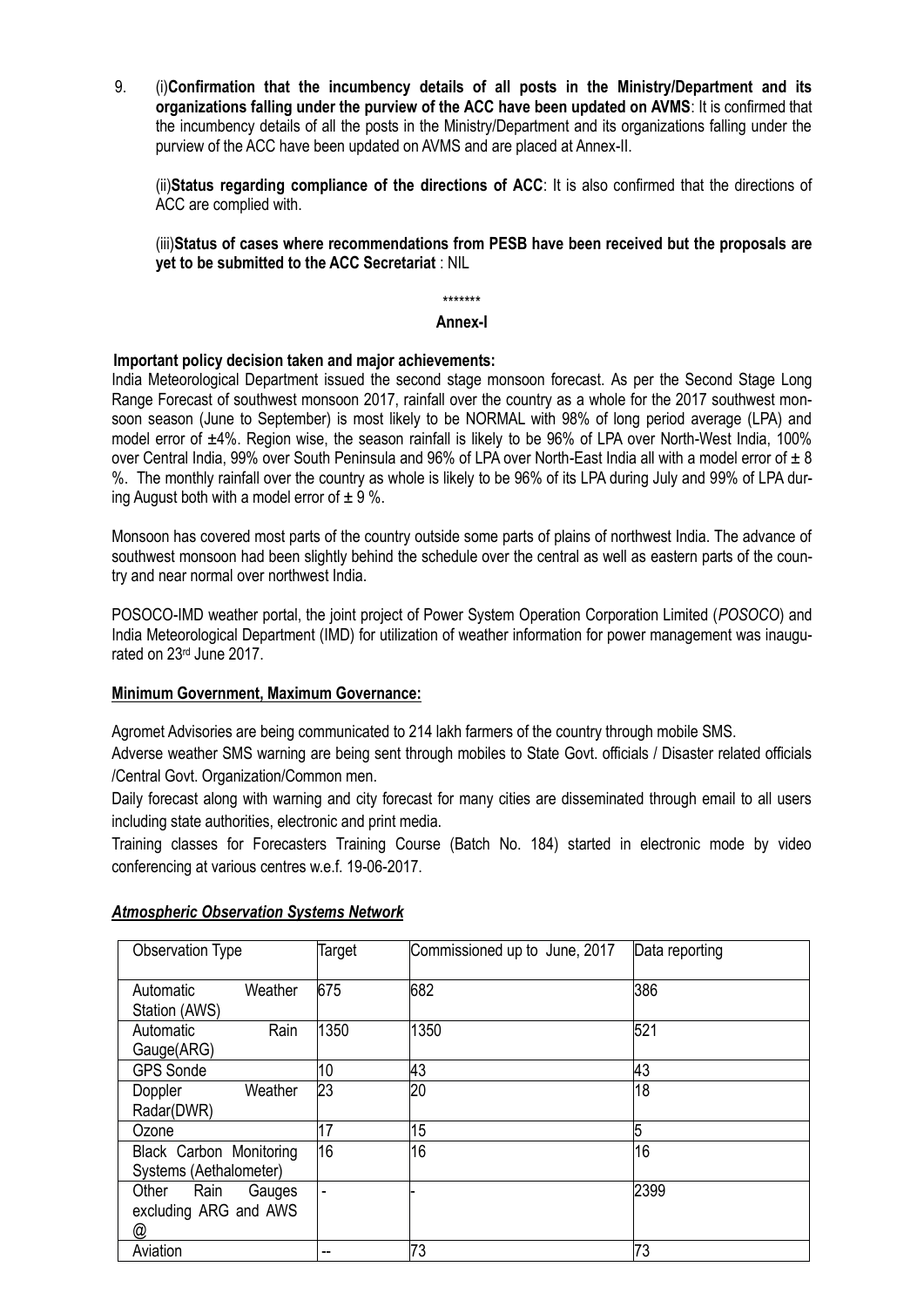@ Data received from various agencies viz. Air Force, Railways, Central Water Commission, State Agriculture, State Irrigation and India Meteorological Department (IMD)

The commissioning of the instrument used for reporting the runway visual range, Indigenously designed and jointly developed by IMD & CSIR-National Aerospace Laboratories (CSIR-NAL) called as **DRISHTI** was extended to Mangalore Airport.

Distant Indicating Wind Equipment (DIWE) was installed at Ludhiana airport.

## **Atmospheric Processes, Modeling and Services**

## **Monthly Weather Summary (June, 2017)**

**Deep Depression over the Bay of Bengal (11-13 June 2017):**A depression formed over north Bay of Bengal in the evening of 11th June 2017 in association with advance of southwest monsoon over the region. It moved north-northeastwards, intensified into a **deep depression** and crossed Bangladesh coast near Khepupara between 0430 & 0530 IST of 12th June 2017. It lay as a deep depression over coastal Bangladesh, close to Northeast of Khepupara at 0530 IST of 12th June 2017. It then moved northeastwards across Bangladesh, weakened gradually into a depression around mid night of 12th June 2017 and further into a well marked Low pressure area over Nagaland and neighborhood in early morning of 13th June 2017. It caused heavy rainfall activity over northeastern states.

**Low pressureSystems :**Two low pressure areas developed during the month, one over northeast Arabian Sea and adjoining Gujarat and the other over north Bay of Bengal leading to good rainfall activity over Gujarat and over Odisha respectively.

### **Rainfall in June, 2017**

Rainfall during the month of June, 2017 was large excess in 4, excess in 11, normal in 14, deficient/ large deficient in 7 and no rain in 0 of 36 meteorological sub- divisions. The rainfall for the country as a whole for the month has been recorded as 170.2 mm (+4%) against the normal rainfall for the month as 163.6 mm.

**Heavy Rainfall Verification for the month:** Total No. of Heavy Rainfall events: 350(over northeastern states during  $11<sup>th</sup>$  to  $20<sup>th</sup>$  June  $2017$ )

| Days $\rightarrow$ | Day 1 | Day 2 | Day 3 |
|--------------------|-------|-------|-------|
| Percentage correct | 74    | 70    |       |

Heat Wave :Heat wave to Severe heat wave conditions prevailed at a few places over West Rajasthan on 4<sup>th</sup> June; over Jammu & Kashmir, Punjab, Haryana, Chandigarh & Delhi, Uttar Pradesh, West Rajasthan, Odisha and East Madhya Pradesh on 5<sup>th</sup> June; over Haryana, Chandigarh & Delhi, Uttar Pradesh, East Madhya Pradesh and coastal Andhra Pradesh on 6<sup>th</sup> June and at isolated places over East Uttar Pradesh on 15<sup>th</sup> June 2017. Heat wave warnings skill (% correct) during June 2017 is as follows:

| Days $\rightarrow$ | Day | Day 2 | Day 3 |
|--------------------|-----|-------|-------|
| Percentage correct | 98  | 98    | 98    |

Daily All India Weather Summary and Weekly Weather Reports are being brought out on routine basis. Climate Diagnostics Bulletin of India were brought out for April & May 2017.

Seasonal Climate Outlook for South Asia for the month of May 2017 was issued.

High resolution (4km) regional data assimilation (NCUM-RegDA) is made operational to predict high impact weather events over monsoon region.

Model predictions of wind, relative humidity and rainfall over Sriharikota were provided in real-time to SHAR/ISRO during the launch of GSLV MK III GSAT-19 and PSLV C38.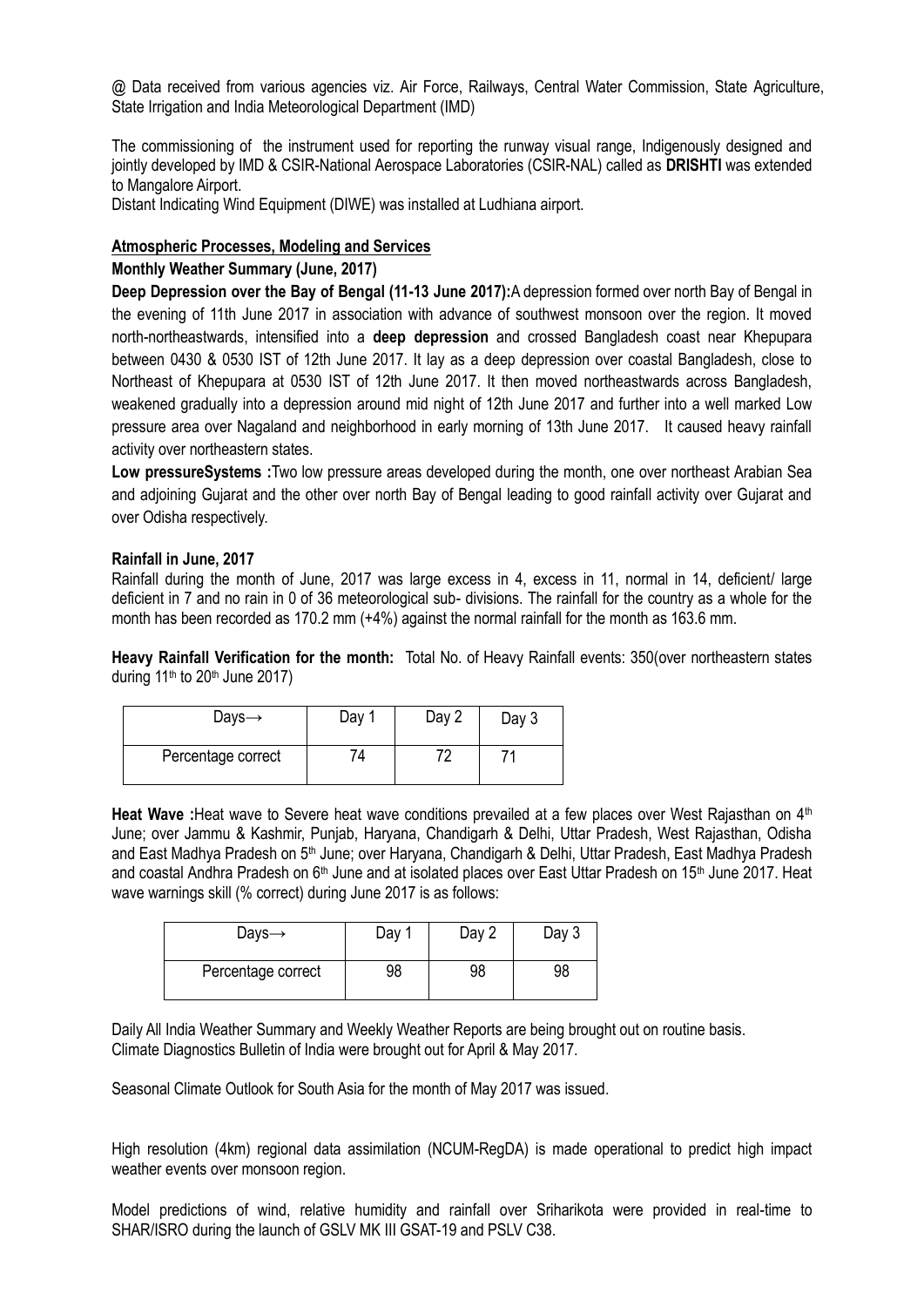### **Geoscience Research Seismological Observational Network**

| Observation Type    | Target for XII Plan | Commissioned so far | Data reporting during the month |
|---------------------|---------------------|---------------------|---------------------------------|
| Seismic stations    | 130                 | 99                  | 58                              |
| <b>GPS</b> stations | 40                  | 28                  |                                 |

# **Earthquake and Tsunami monitoring**

Earthquake: 21 earthquakes were monitored in the Indian region out of which 2 events were greater than magnitude (M) of 5.0.

# **Koyna borehole drilling**

Drilling of the first pilot borehole KFD1 has been completed to 3000 m depth. This is the deepest scientific borehole drilled through hard crystalline basement rocks in the country. Comprehensive geophysical logging has been carried out between 1500 m and 3000 m depth. The in-situ stress measurements were carried out in the granitic basement formation, the deepest measurement so far in the country.

Tsunami**:** 4major seabed earthquakes(M> 6) with a potential to generate tsunami were monitored. This information was provided within 12 minutes of occurrence in respect of all the events.

## **Ocean Observation System**

| Type of Platform                        | Target | Commissioned till<br>June, 2017 | Data received during<br>June, 2017 |
|-----------------------------------------|--------|---------------------------------|------------------------------------|
| Argo Floats <sup>^</sup>                | 200    | 291                             | 137                                |
| Drifters*                               | 150    | 103                             |                                    |
| <b>Moored Buoys</b>                     | 16     | 19                              |                                    |
| <b>Tide Gauges</b>                      | 36     | 34                              | 28                                 |
| High Frequency(HF) Radars               | 10     | 10                              |                                    |
| <b>Current Meter Array</b>              | 10     |                                 |                                    |
| Acoustic Doppler Current Profiler(ADCP) | 20     | 21                              | 18                                 |
| Tsunami Buoys                           |        | 9                               |                                    |
| <b>Wave Rider Buoy</b>                  | 16     | 16                              | 12                                 |

\*The remaining floats/drifters have completed their life time and as such no data can be received from them.

## **Ocean Science Services**

| No             | Types of forecasts                                      | No. of advisories issued |
|----------------|---------------------------------------------------------|--------------------------|
|                |                                                         | during the month         |
|                | Integrated Potential Fishing Zone (PFZ) advisories (Sea |                          |
|                | Surface Temperature(SST), Chlorophyll., wind)           |                          |
| $\overline{2}$ | <b>Tuna Fishing Advisories</b>                          |                          |
| $\overline{2}$ | Ocean State Forecast(OSF)-Wave, Wind, Currents, SST,    | 30                       |
|                | MLD and D20 forecasts                                   |                          |
| 3.             | Near Real time global ocean analysis (5-day averaged)   |                          |
| 4.             | Real time global ocean analysis (daily)                 | 30                       |
| 5.             | Coral Bleaching Alert System                            |                          |

A scientific cruise in the northern Bay of Bengal was conducted onboard SagarKanya during 1-27 Jun, 2017 under Ocean Observation Network (OON) programme. Different oceanographic parameters were measured by Vertical Micro-structure profiler, underway CTD(Conductivity, Temperature and Depth), Radiosonde, Acoustic Doppler Current Profiler and shipbased Automatic Weather Station. One sea glider also deployed for 5 month mission in the northern Bay of Bengal to collect hydrographic observation. 19 participants from various institutes in India participated in the cruise.

## **Topographic surveys of Exclusive Economic Zone:**

Area covered during the month: 32,000 sq. km(approx.)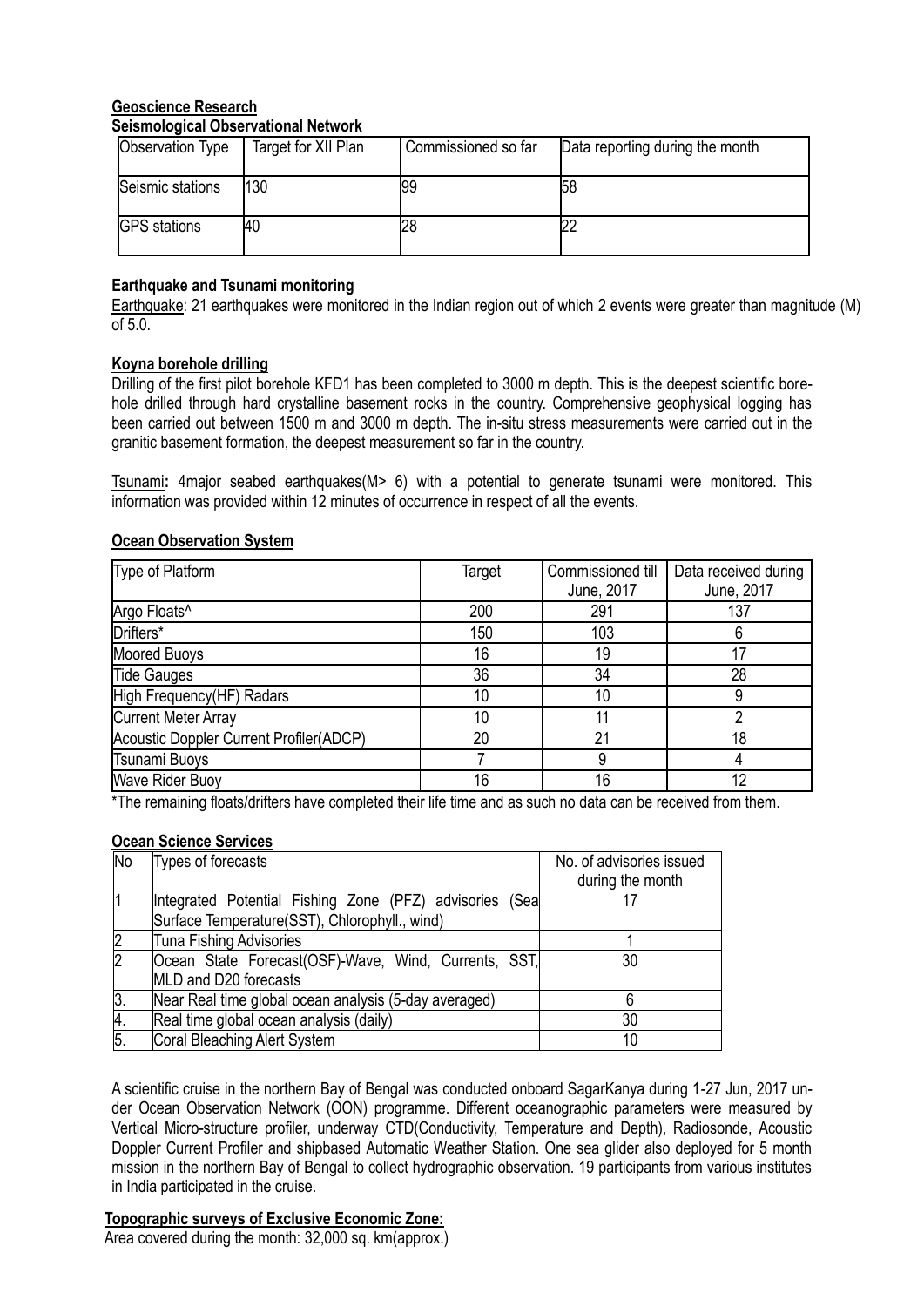## **Ocean Technology**

A patent on "A Computer Implemented **S**ystem for transmitting **H**igh frequency **O**cean ambient noise in **R**eal time (**SHOR**)"has been awarded to NIOT by the Patent Office, Germany dated 19<sup>th</sup> July 2016 for a term of 10 years. The patent is for the invention of a system for transmitting high frequency ocean ambient noise through various modes of communications in real-time for marine applications.

## **Capacity Building and Outreach**

A Memorandum of Understanding was signed between the Kerala University of Fisheries and Ocean Studies (KUFOS), Kochi and the Indian National Centre for Ocean Information Services (INCOIS), Hyderabad on 2nd June 2017 for long term collaboration in Education and Research.

SwachhataPakhawda was observed in the Ministry and attached/subordinate offices and autonomous institutes during June 16-30, 2017. The employees participated in cleanliness drivein the premises and adjoining area,tree plantations, weeding out of old files etc. Action to condemn old and obsolete unserviceable items was also initiated. Various competitions, lectures were organised to spread awareness about cleanliness by MoES institutes. Cleaning activities were carried out in the three fishermen villages, Kadalur - Periyakuppam, Chinnakuppam and Aazhikuppam by National Institute of Ocean Technology(NIOT),an autonomous institute under Ministry of Earth Sciences. Method of segregation of waste was demonstrated and dustbins with segregation bags were provided.

Third International Yoga Day was celebrated June 21, 2017 and Yoga Training Programs/Yoga camps were organized.

World Environment Day was celebrated on 5<sup>th</sup> June 2017.

IMD & Himachal State Disaster Management Authority jointly organized Second user's conference on Awareness Program & Challenges in weather forecasting over Western Himalayan Region at Shimla on 15<sup>th</sup> June 2017. India Meteorological Department(IMD) organized Hindi Sangoshti from 1-2 June, 2017 at Thiruvanathapuram in which 35 scientists participated.

A Hindi workshop on phonetic typing was organised on 28.6.2017 for the staff of the Ministry.

## **Utilization of Ocean Research Vessels during the month**

| Vessel        | Days at Sea /<br>Utilization | No. of<br>Maintenance/ Inspection /Scientific<br>Logistics / Cruise Preparation<br>Cruise |  | No. of Port Calls /<br>Port Stay/ Statutory<br>survey |  |
|---------------|------------------------------|-------------------------------------------------------------------------------------------|--|-------------------------------------------------------|--|
| SagarNidhi    | 28                           |                                                                                           |  |                                                       |  |
| SagarManjusha | 13                           |                                                                                           |  |                                                       |  |
| SagarPurvi    |                              |                                                                                           |  |                                                       |  |
| SagarKanya    |                              | 30(Dry Dock)                                                                              |  | -                                                     |  |
| SagarSampada  | 22                           |                                                                                           |  |                                                       |  |

# **Publications in Science Citation Index(SCI) journals and PhDs awarded**

| Subject               | Publications            |  | Ph.Ds |              |            |       |
|-----------------------|-------------------------|--|-------|--------------|------------|-------|
|                       | April - May, June, 2017 |  | Total | April - May, | June, 2017 | Total |
|                       | 2017                    |  |       | 2017         |            |       |
| Atmospheric Sciences  | 25                      |  |       |              |            |       |
| Ocean Science and     | 14                      |  |       |              |            |       |
| Technology            |                         |  |       |              |            |       |
| <b>Polar Sciences</b> |                         |  |       |              |            |       |
| Geosciences and       | 10                      |  |       |              |            |       |
| resources             |                         |  |       |              |            |       |
| Total                 | 51                      |  |       |              |            |       |